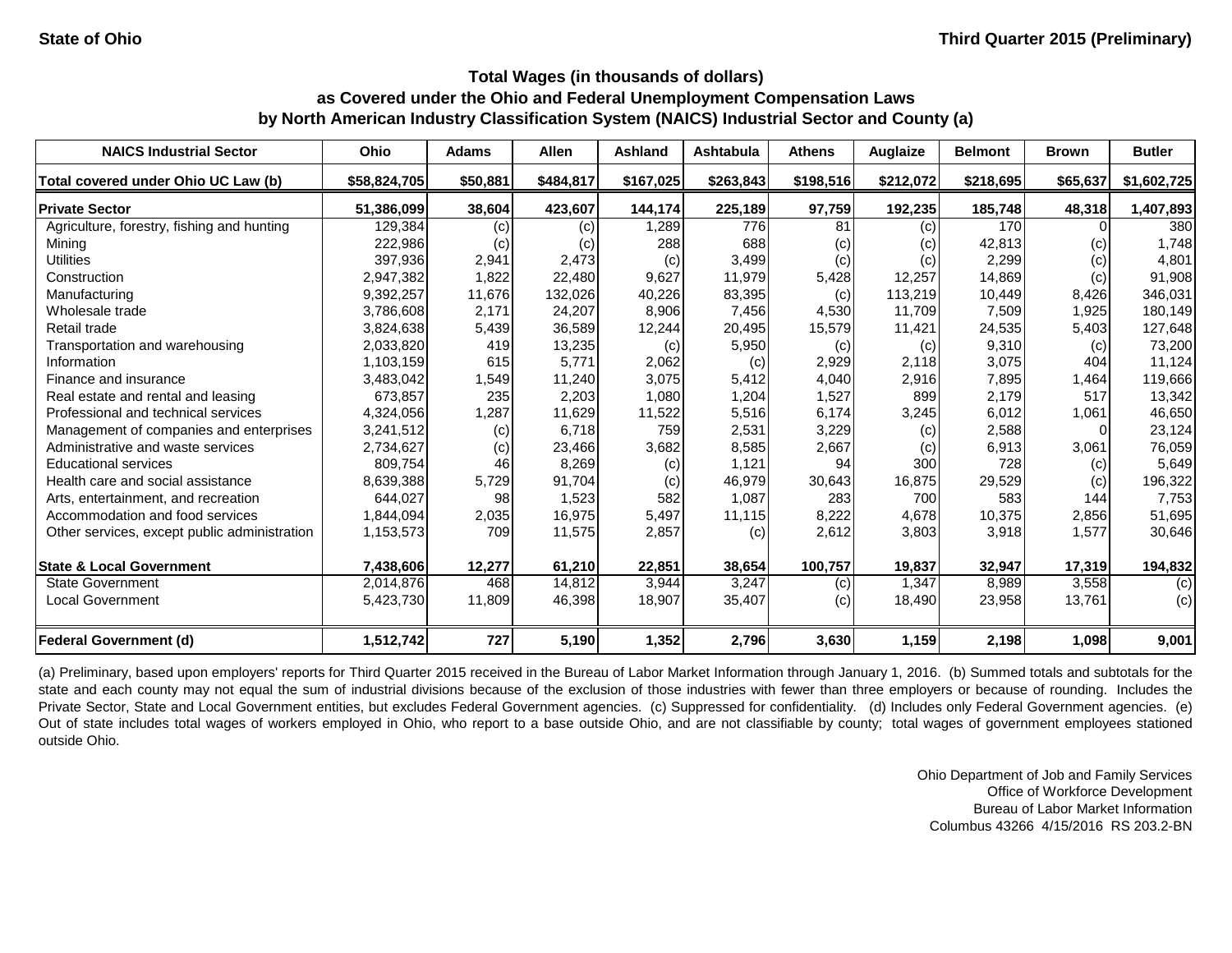| <b>NAICS Industrial Sector</b>               | Carroll  | Champaign | <b>Clark</b> | <b>Clermont</b> | <b>Clinton</b> | Columbiana | Coshocton | <b>Crawford</b> | Cuyahoga    | <b>Darke</b> |
|----------------------------------------------|----------|-----------|--------------|-----------------|----------------|------------|-----------|-----------------|-------------|--------------|
| Total covered under Ohio UC Law (b)          | \$60,138 | \$100,366 | \$426,069    | \$586,999       | \$156,525      | \$257,468  | \$143,715 | \$117,005       | \$8,857,960 | \$157,509    |
| <b>Private Sector</b>                        | 52,377   | 84,777    | 367,330      | 515,245         | 135,239        | 218,892    | 130,240   | 100,163         | 7,886,238   | 139,103      |
| Agriculture, forestry, fishing and hunting   | 54       | (c)       | 3,336        | (c)             | (c)            | 999        | 620       | (c)             | 1,333       | (c)          |
| Mining                                       | 2,472    | (c)       | 1,824        | (c)             | (c)            | 2,889      | 1,144     | (c)             | 6,171       | (c)          |
| <b>Utilities</b>                             | 858      | (c)       | (c)          | 5,424           | (c)            | 1,855      | 6,048     | (c)             | 31,362      | 992          |
| Construction                                 | 8,700    | 3,226     | 12,017       | 38,974          | 2,368          | 12,068     | 51,487    | 4,023           | 322,653     | 10,244       |
| Manufacturing                                | 14,586   | 46,925    | 80,484       | 81,307          | 37,279         | 62,040     | 33,443    | 33,971          | 1,008,464   | 46,521       |
| Wholesale trade                              | 2,358    | (c)       | (c)          | 38,582          | (c)            | 10,255     | 939       | 5,338           | 548,655     | 9,010        |
| Retail trade                                 | 4,644    | 5,942     | 34,560       | 61,526          | 9,987          | 26,748     | 7,581     | 8,048           | 429,672     | 11,691       |
| Transportation and warehousing               | 5,167    | 2,506     | 28,943       | 29,900          | 32,088         | 13,651     | 2,604     | (c)             | 243,780     | 11,807       |
| Information                                  | 346      | 578       | 2,113        | 25,365          | 2,794          | 1,853      | 619       | 498             | 188,359     | 658          |
| Finance and insurance                        | 640      | 2,155     | 28,676       | 50,804          | 3,697          | 5,799      | 2,013     | 7,273           | 710,238     | 6,346        |
| Real estate and rental and leasing           | 1,948    | 522       | 3,777        | 10,650          | 945            | 2,148      | 641       | 317             | 153,410     | 605          |
| Professional and technical services          | 1,219    | (c)       | 8,784        | 36,465          | 2,932          | 4,080      | (c)       | 3,381           | 856,606     | (c)          |
| Management of companies and enterprises      | 0        | (c)       | 18,562       | 11,734          | 3,663          | 1,541      | (c)       | (c)             | 535,304     | (c)          |
| Administrative and waste services            | 1,299    | 2,066     | 13,978       | 23,770          | 3,937          | 12,310     | 1,773     | (c)             | 399,817     | 3,974        |
| <b>Educational services</b>                  |          | (c)       | 7,057        | 2,763           | (c)            | 974        | 438       | (c)             | 194,388     | 240          |
| Health care and social assistance            | 4,198    | (c)       | 68,302       | 52,520          | (c)            | 44,782     | 13,186    | (c)             | 1,652,366   | 20,719       |
| Arts, entertainment, and recreation          | 324      | 482       | 1,927        | 4,348           | 397            | 842        | 402       | 244             | 187,205     | 901          |
| Accommodation and food services              | 2,406    | 2,250     | 17,021       | 24,981          | 3,942          | 7,299      | 2,289     | 3,188           | 245,811     | 3,222        |
| Other services, except public administration | 1,158    | 1,473     | 15,278       | 15,140          | 1,904          | 6,759      | 1,492     | 1,737           | 170,643     | 2,117        |
| <b>State &amp; Local Government</b>          | 7,761    | 15,589    | 58,739       | 71,754          | 21,286         | 38,576     | 13,475    | 16,842          | 971,722     | 18,406       |
| <b>State Government</b>                      | 438      | 681       | 1,889        | 8,319           | 2,111          | 3,605      | 565       | 1,980           | 69,431      | 606          |
| <b>Local Government</b>                      | 7,323    | 14,908    | 56,850       | 63,435          | 19,175         | 34,971     | 12,910    | 14,862          | 902,291     | 17,800       |
| <b>Federal Government (d)</b>                | 530      | 823       | 9,089        | 6,300           | 2,341          | 10,209     | 978       | 1,054           | 327,059     | 1,360        |

(a) Preliminary, based upon employers' reports for Third Quarter 2015 received in the Bureau of Labor Market Information through January 1, 2016. (b) Summed totals and subtotals for the state and each county may not equal the sum of industrial divisions because of the exclusion of those industries with fewer than three employers or because of rounding. Includes the Private Sector, State and Local Government entities, but excludes Federal Government agencies. (c) Suppressed for confidentiality. (d) Includes only Federal Government agencies. (e) Out of state includes total wages of workers employed in Ohio, who report to a base outside Ohio, and are not classifiable by county; total wages of government employees stationed outside Ohio.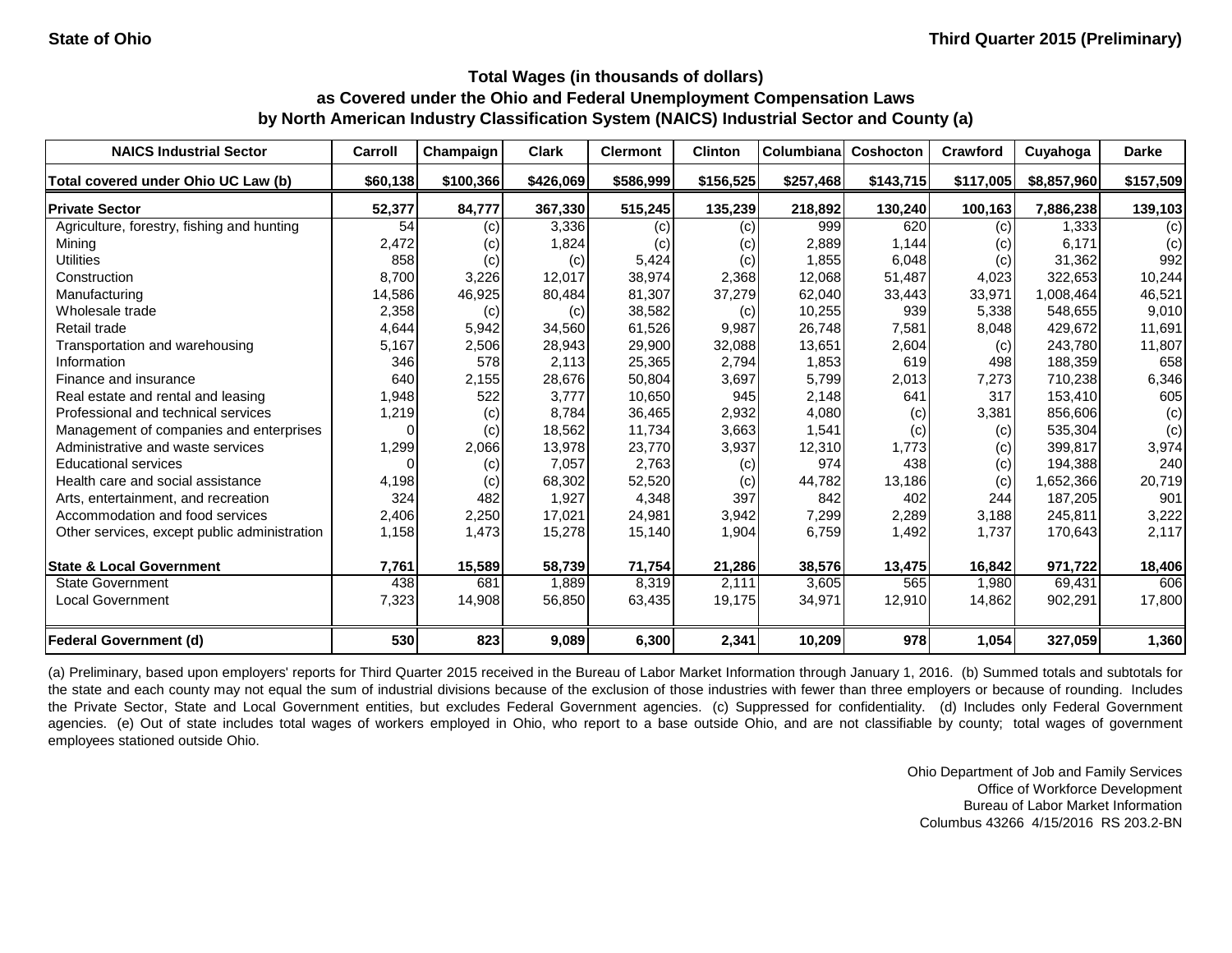| <b>NAICS Industrial Sector</b>               | <b>Defiance</b> | <b>Delaware</b> | Erie      | <b>Fairfield</b> | <b>Fayette</b> | <b>Franklin</b> | <b>Fulton</b> | Gallia   | Geauga    | Greene    |
|----------------------------------------------|-----------------|-----------------|-----------|------------------|----------------|-----------------|---------------|----------|-----------|-----------|
| Total covered under Ohio UC Law (b)          | \$155,050       | \$1,034,644     | \$338,100 | \$370,665        | \$89,528       | \$9,004,566     | \$172,184     | \$93,944 | \$337,142 | \$610,818 |
| <b>Private Sector</b>                        | 137,134         | 946,923         | 285,196   | 302,153          | 74,229         | 7,437,907       | 151,568       | 78,632   | 300,115   | 506,654   |
| Agriculture, forestry, fishing and hunting   | 1,572           | (c)             | (c)       | 545              | 612            | 3,830           | (c)           | (c)      | (c)       | (c)       |
| Mining                                       |                 | (c)             | (c)       | 1,097            |                | 5,646           | (c)           | (c)      | (c)       | (c)       |
| <b>Utilities</b>                             | 1,384           | 2,502           | (c)       | 4,729            | (c)            | 73,558          | (c)           | 14,525   | (c)       | (c)       |
| Construction                                 | 4,216           | 41,877          | 11,113    | 21,751           | 3,995          | 356,692         | 13,639        | 2,023    | 30,655    | 17,844    |
| Manufacturing                                | 58,349          | 91,582          | 74,676    | 51,302           | 17,702         | 529,419         | 76,191        | 6,732    | 89,504    | 46,102    |
| Wholesale trade                              | 4,852           | 38,669          | 12,234    | 11,767           | (c)            | 490,170         | 8,635         | 896      | 26,584    | 15,796    |
| Retail trade                                 | 14,208          | 74,168          | 27,239    | 40,714           | 13,069         | 524,963         | 10,671        | 9,172    | 28,006    | 58,977    |
| Transportation and warehousing               | 5,634           | 26,661          | (c)       | 8,155            | 11,338         | 475,082         | (c)           | 2,028    | (c)       | (c)       |
| Information                                  | 1,981           | 9,306           | 2,910     | 2,895            | 429            | 244,509         | 769           | 731      | 1,349     | 7,337     |
| Finance and insurance                        | 7,663           | 112,226         | 8,174     | 8,375            | 4,466          | 784,232         | 2,143         | 3,467    | 9,288     | 32,969    |
| Real estate and rental and leasing           | 432             | 8,300           | 2,261     | 3,895            | 532            | 125,272         | 430           | 269      | 2,300     | 4,328     |
| Professional and technical services          | 2,258           | 111,094         | 4,975     | 10,766           | 1,173          | 862,580         | (c)           | (c)      | 13,493    | 157,857   |
| Management of companies and enterprises      | 672             | 217,801         | 3,019     | 3,297            | $\Omega$       | 698,985         | (c)           | (c)      | 2,767     | 10,276    |
| Administrative and waste services            | 4,708           | 45,621          | 7,413     | 26,861           | 1,557          | 475,674         | 2,484         | 2,670    | 19,122    | 21,713    |
| <b>Educational services</b>                  | (c)             | 10,261          | 1,426     | 1,579            | (c)            | 127,674         | (c)           | (c)      | 5,334     | 15,289    |
| Health care and social assistance            | (c)             | 69,856          | 51,142    | 71,186           | (c)            | 1,125,122       | (c)           | (c)      | 38,924    | 63,110    |
| Arts, entertainment, and recreation          | 363             | 18,775          | 31,101    | 2,140            | 448            | 57,969          | 1,282         | 141      | 2,856     | 2,310     |
| Accommodation and food services              | 4,386           | 46,780          | 27,818    | 21,187           | 3,849          | 279,129         | 3,849         | 3,485    | 9,032     | 29,651    |
| Other services, except public administration | 2,827           | 18,329          | 5,152     | 9,914            | 871            | 197,401         | 1,959         | 2,191    | 9,704     | 8,986     |
| <b>State &amp; Local Government</b>          | 17,916          | 87,721          | 52,904    | 68,512           | 15,299         | 1,566,659       | 20,616        | 15,312   | 37,027    | 104,164   |
| <b>State Government</b>                      | 1,140           | 5,372           | 12,698    | 10,281           | 546            | 910,974         | 1,694         | 3,493    | 2,523     | (c)       |
| <b>Local Government</b>                      | 16,776          | 82,349          | 40,206    | 58,231           | 14,753         | 655,685         | 18,922        | 11,819   | 34,504    | (c)       |
| <b>Federal Government (d)</b>                | 1,180           | 3,352           | 5,574     | 3,606            | 626            | 241,886         | 1,214         | 921      | 1,410     | 321,918   |

(a) Preliminary, based upon employers' reports for Third Quarter 2015 received in the Bureau of Labor Market Information through January 1, 2016. (b) Summed totals and subtotals for the state and each county may not equal the sum of industrial divisions because of the exclusion of those industries with fewer than three employers or because of rounding. Includes the Private Sector, State and Local Government entities, but excludes Federal Government agencies. (c) Suppressed for confidentiality. (d) Includes only Federal Government agencies. (e) Out of state includes total wages of workers employed in Ohio, who report to a base outside Ohio, and are not classifiable by county; total wages of government employees stationed outside Ohio.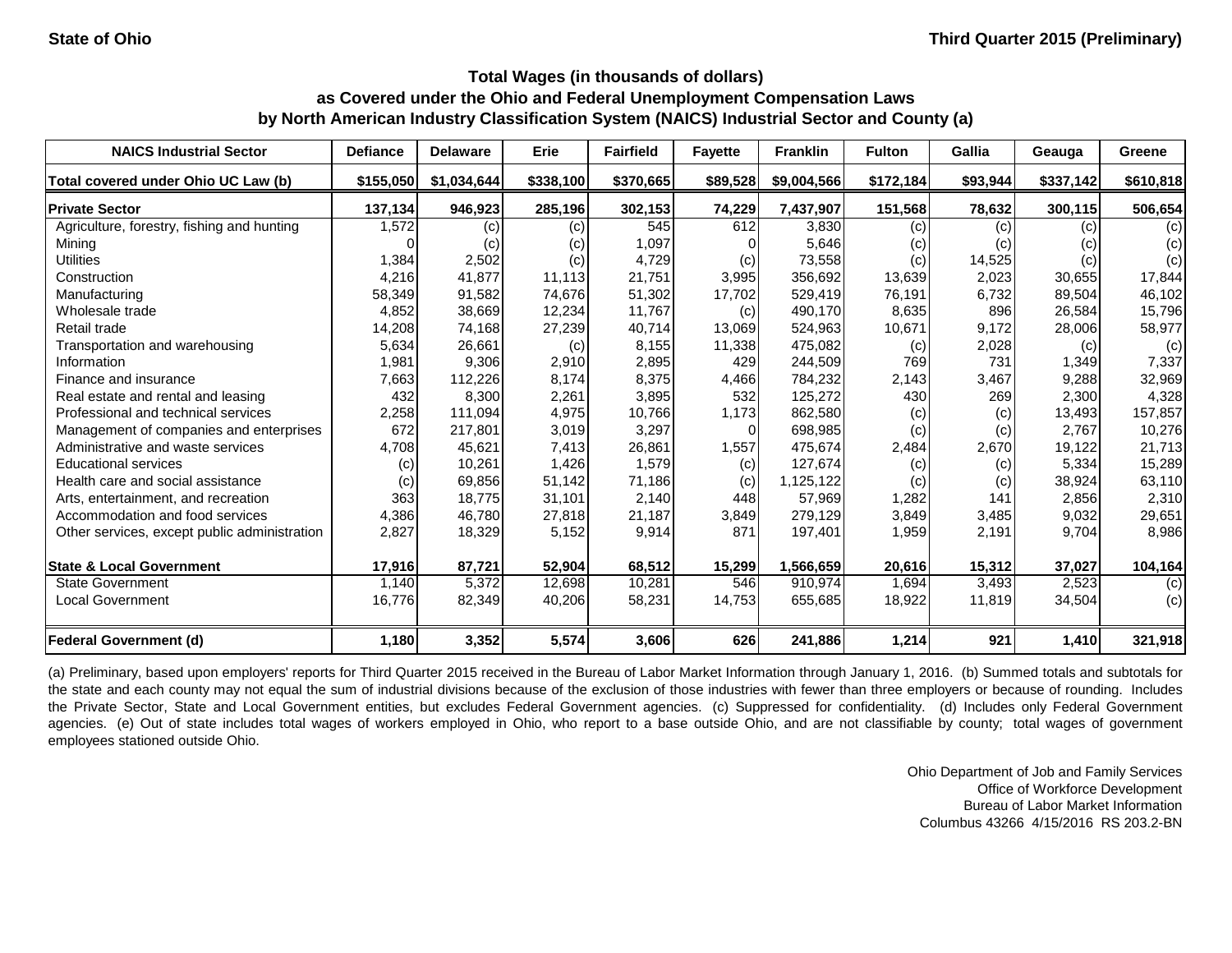| <b>NAICS Industrial Sector</b>               | <b>Guernsey</b> | <b>Hamilton</b> | <b>Hancock</b> | <b>Hardin</b> | <b>Harrison</b> | Henry     | Highland | <b>Hocking</b>  | <b>Holmes</b> | <b>Huron</b> |
|----------------------------------------------|-----------------|-----------------|----------------|---------------|-----------------|-----------|----------|-----------------|---------------|--------------|
| Total covered under Ohio UC Law (b)          | \$153,765       | \$6,809,470     | \$464,325      | \$70,425      | \$37,813        | \$109,068 | \$77,623 | \$53,104        | \$168,960     | \$197,289    |
| <b>Private Sector</b>                        | 133,103         | 6,308,316       | 432,902        | 59,030        | 32,524          | 90,760    | 57,683   | 35,799          | 155,572       | 174,749      |
| Agriculture, forestry, fishing and hunting   | 306             | 2,408           | (c)            | 1,766         | (c)             | $\left( $ | 288      | (c)             | 1,630         | (c)          |
| Mining                                       | 7,644           | 2,773           | (c)            |               | (c)             | (C)       | 427      | (c)             | 761           | (c)          |
| <b>Utilities</b>                             | 976             | 21,228          | 1,640          | 821           | (c)             | $\left( $ | 891      | 60 <sup>1</sup> | 930           | (c)          |
| Construction                                 | 22,561          | 297,949         | 15,069         | 961           | 4,918           | 9,622     | 2,885    | 2,355           | 22,954        | 25,714       |
| Manufacturing                                | 36,437          | 873,327         | 144,427        | 23,553        | 3,686           | 44,633    | 17,511   | 10,440          | 67,812        | 67,547       |
| Wholesale trade                              | 4,797           | 410,925         | 18,156         | 2,953         | 3,171           | (c)       | 1,854    | 690             | 8,625         | (c)          |
| Retail trade                                 | 11,091          | 302,999         | 26,650         | 4,882         | 1,371           | 5,689     | 8,998    | 4,743           | 17,439        | 13,645       |
| Transportation and warehousing               | 4,017           | 121,971         | 34,065         | 2,090         | (c)             | 5,315     | 1,228    | 383             | 7,798         | 9,309        |
| Information                                  | 707             | 158,151         | 3,477          | 285           | (c)             | 860       | 643      | 403             | 780           | 1,455        |
| Finance and insurance                        | 2,515           | 488,180         | 8,019          | 2,171         | 424             | 2,594     | 3,764    | 1,911           | 3,715         | 4,667        |
| Real estate and rental and leasing           | 486             | 89,695          | 3,258          | 324           | 589             | 571       | 483      | 809             | 368           | 890          |
| Professional and technical services          | 5,532           | 706,085         | 15,739         | 936           | 1,285           | 842       | (c)      | 588             | (c)           | 2,521        |
| Management of companies and enterprises      | 404             | 738,240         | 64,938         |               | (c)             |           | (c)      | $\Omega$        | (c)           | 1,678        |
| Administrative and waste services            | 2,452           | 370,734         | 11,546         | 378           | (c)             | 1,107     | 2,339    | 1,103           | 3,174         | 2,189        |
| <b>Educational services</b>                  | 335             | 94,431          | 11,374         | (c)           |                 | 118       | 139      | 253             | (c)           | 1,150        |
| Health care and social assistance            | 23,636          | 1,164,553       | 50,751         | (c)           | 2,947           | 10,859    | 10,395   | 5,482           | (c)           | 23,298       |
| Arts, entertainment, and recreation          | 213             | 153,162         | 1,198          | 132           | 152             | 126       | 271      | 159             | 460           | 963          |
| Accommodation and food services              | 7,063           | 193,608         | 14,253         | 3,036         | 573             | 1,916     | 3,080    | 4,323           | 5,416         | 4,578        |
| Other services, except public administration | 1,932           | 117,895         | 7,706          | 897           | (c)             | 2,074     | 1,027    | 1,165           | 1,957         | 3,203        |
| <b>State &amp; Local Government</b>          | 20,662          | 501,154         | 31,423         | 11,395        | 5,289           | 18,308    | 19,940   | 17,305          | 13,388        | 22,540       |
| <b>State Government</b>                      | 6,639           | 109,123         | 2,711          | 455           | 678             | 598       | 1,125    | 4,541           | 503           | 1,108        |
| <b>Local Government</b>                      | 14,023          | 392,031         | 28,712         | 10,940        | 4,611           | 17,710    | 18,815   | 12,764          | 12,885        | 21,432       |
| <b>Federal Government (d)</b>                | 1,642           | 173,042         | 2,276          | 816           | 596             | 945       | 1,236    | 541             | 840           | 1,741        |

(a) Preliminary, based upon employers' reports for Third Quarter 2015 received in the Bureau of Labor Market Information through January 1, 2016. (b) Summed totals and subtotals for the state and each county may not equal the sum of industrial divisions because of the exclusion of those industries with fewer than three employers or because of rounding. Includes the Private Sector, State and Local Government entities, but excludes Federal Government agencies. (c) Suppressed for confidentiality. (d) Includes only Federal Government agencies. (e) Out of state includes total wages of workers employed in Ohio, who report to a base outside Ohio, and are not classifiable by county; total wages of government employees stationed outside Ohio.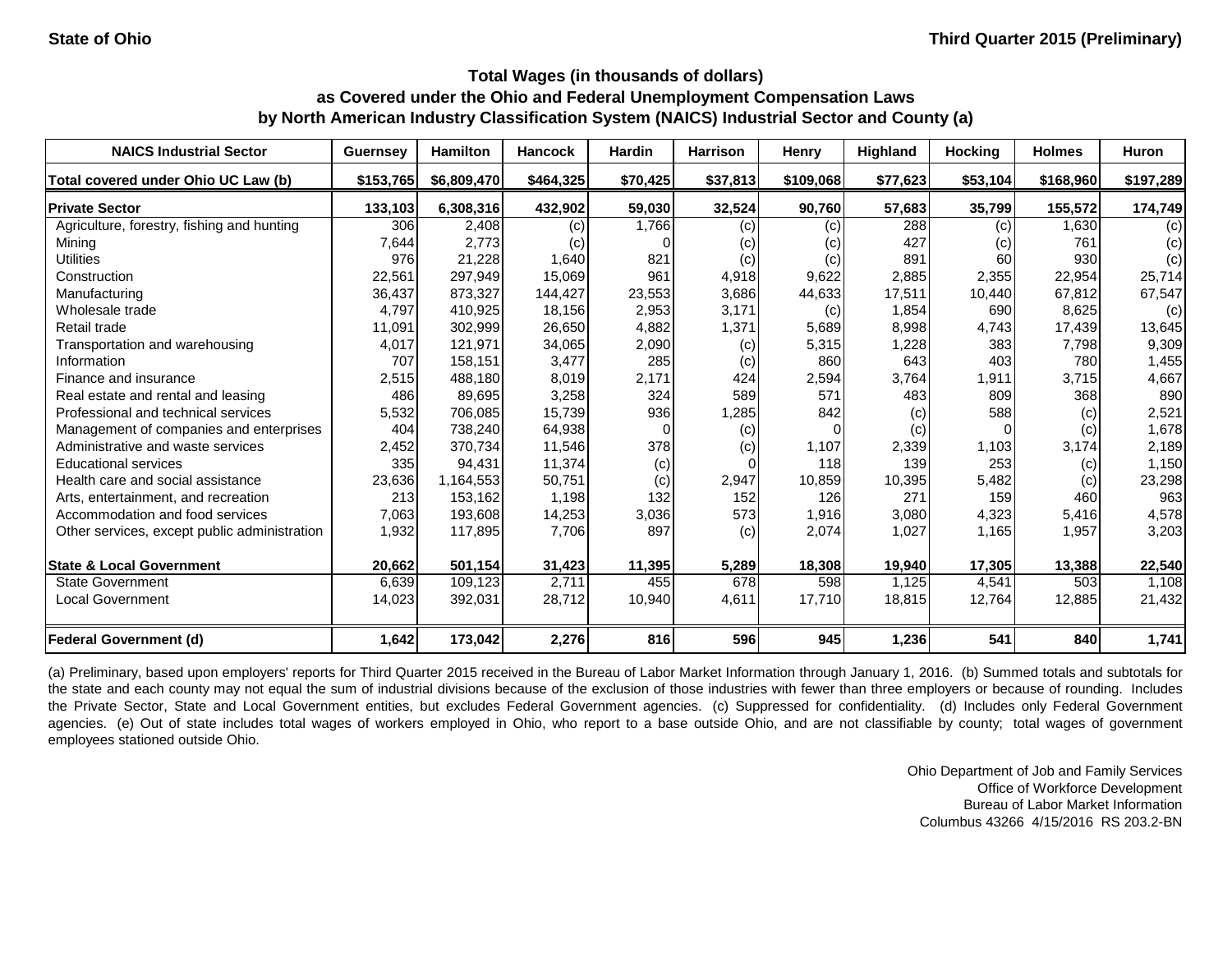| <b>NAICS Industrial Sector</b>               | <b>Jackson</b> | <b>Jefferson</b> | Knox      | Lake      | Lawrence  | Licking   | Logan     | Lorain    | Lucas       | <b>Madison</b> |
|----------------------------------------------|----------------|------------------|-----------|-----------|-----------|-----------|-----------|-----------|-------------|----------------|
| Total covered under Ohio UC Law (b)          | \$89,573       | \$188,220        | \$201,443 | \$977,056 | \$105,942 | \$514,374 | \$199,935 | \$947,987 | \$2,236,926 | \$164,467      |
| <b>Private Sector</b>                        | 75,101         | 162,408          | 177,539   | 857,294   | 80,323    | 436,268   | 180,974   | 803,859   | 1,899,505   | 127,888        |
| Agriculture, forestry, fishing and hunting   | 397            |                  | 1,016     | 6,989     | ΩI        | 6,059     | 812       | 7,998     | 2,473       | 1,727          |
| Mining                                       | 867            | (c)              | 835       | 4,364     | (c)       | 1,550     | 384       | 363       | 2,885       | $\Omega$       |
| <b>Utilities</b>                             | (c)            | 18,633           | 801       | 27,161    | 1,298     | 3,191     | 512       | 4,293     | 8,095       | $\Omega$       |
| Construction                                 | 4,946          | (c)              | 12,663    | 50,752    | 12,857    | 42,938    | 6,891     | 51,140    | 138,993     | 4,364          |
| Manufacturing                                | 33,095         | 15,560           | 68,330    | 305,693   | (c)       | 80,488    | 77,331    | 234,995   | 372,989     | 52,700         |
| Wholesale trade                              | 1,626          | 6,796            | 5,252     | 51,961    | 3,806     | 21,010    | 8,626     | 47,166    | 95,363      | 4,083          |
| Retail trade                                 | 8,252          | 17,783           | 14,024    | 82,669    | 10,762    | 48,966    | 10,228    | 79,238    | 157,496     | 11,710         |
| Transportation and warehousing               | (c)            | 13,469           | 2,372     | 9,407     | 8,845     | 16,044    | 17,313    | 20,892    | 71,074      | 20,329         |
| Information                                  | 659            | 3,623            | 1,287     | 8,571     | 884       | 3,847     | 728       | 6,058     | 29,282      | 500            |
| Finance and insurance                        | 2,563          | 3,426            | 3,684     | 21,244    | 2,325     | 35,642    | 2,660     | 35,332    | 80,621      | 1,621          |
| Real estate and rental and leasing           | 437            | 1,533            | 903       | 8,123     | 1,261     | 3,826     | 1,293     | 6,255     | 34,199      | 586            |
| Professional and technical services          | (c)            | 2,606            | 4,499     | 38,122    | 1,570     | 26,821    | (c)       | 31,509    | 122,052     | (c)            |
| Management of companies and enterprises      | (c)            | 331              | 1,034     | 29,319    | 1,145     | 10,797    | (c)       | 24,640    | 101,974     | (c)            |
| Administrative and waste services            | 2,983          | 5,905            | 7,921     | 38,412    | 2,753     | 16,767    | 11,705    | 44,033    | 99,941      | 4,168          |
| <b>Educational services</b>                  | 133            | (c)              | 15,166    | 10,244    | 281       | 12,198    | 46        | 27,063    | 22,632      | (c)            |
| Health care and social assistance            | 12,057         | (c)              | 28,346    | 102,568   | 20,049    | 64,681    | 18,837    | 126,212   | 420,793     | (c)            |
| Arts, entertainment, and recreation          | 110            | 1,890            | 648       | 5,167     | 117       | 3,993     | 822       | 5,435     | 23,782      | 152            |
| Accommodation and food services              | 2,803          | 5,874            | 5,867     | 35,074    | 4,008     | 19,005    | 4,658     | 31,259    | 71,276      | 3,564          |
| Other services, except public administration | 1,235          | 3,519            | 2,891     | 21,456    | 2,161     | 18,445    | 3,234     | 19,980    | 43,584      | 994            |
| <b>State &amp; Local Government</b>          | 14,472         | 25,812           | 23,904    | 119,762   | 25,619    | 78,106    | 18,961    | 144,128   | 337,421     | 36,579         |
| <b>State Government</b>                      | 2,115          | 985              | 3,713     | 1,357     | 2,776     | 12,808    | 925       | 16,354    | 123,477     | 19,708         |
| <b>Local Government</b>                      | 12,357         | 24,827           | 20,191    | 118,405   | 22,843    | 65,298    | 18,036    | 127,774   | 213,944     | 16,871         |
| <b>Federal Government (d)</b>                | 953            | 2,304            | 1,502     | 7,698     | 1,798     | 6,404     | 1,901     | 31,160    | 32,420      | 1,096          |

(a) Preliminary, based upon employers' reports for Third Quarter 2015 received in the Bureau of Labor Market Information through January 1, 2016. (b) Summed totals and subtotals for the state and each county may not equal the sum of industrial divisions because of the exclusion of those industries with fewer than three employers or because of rounding. Includes the Private Sector, State and Local Government entities, but excludes Federal Government agencies. (c) Suppressed for confidentiality. (d) Includes only Federal Government agencies. (e) Out of state includes total wages of workers employed in Ohio, who report to a base outside Ohio, and are not classifiable by county; total wages of government employees stationed outside Ohio.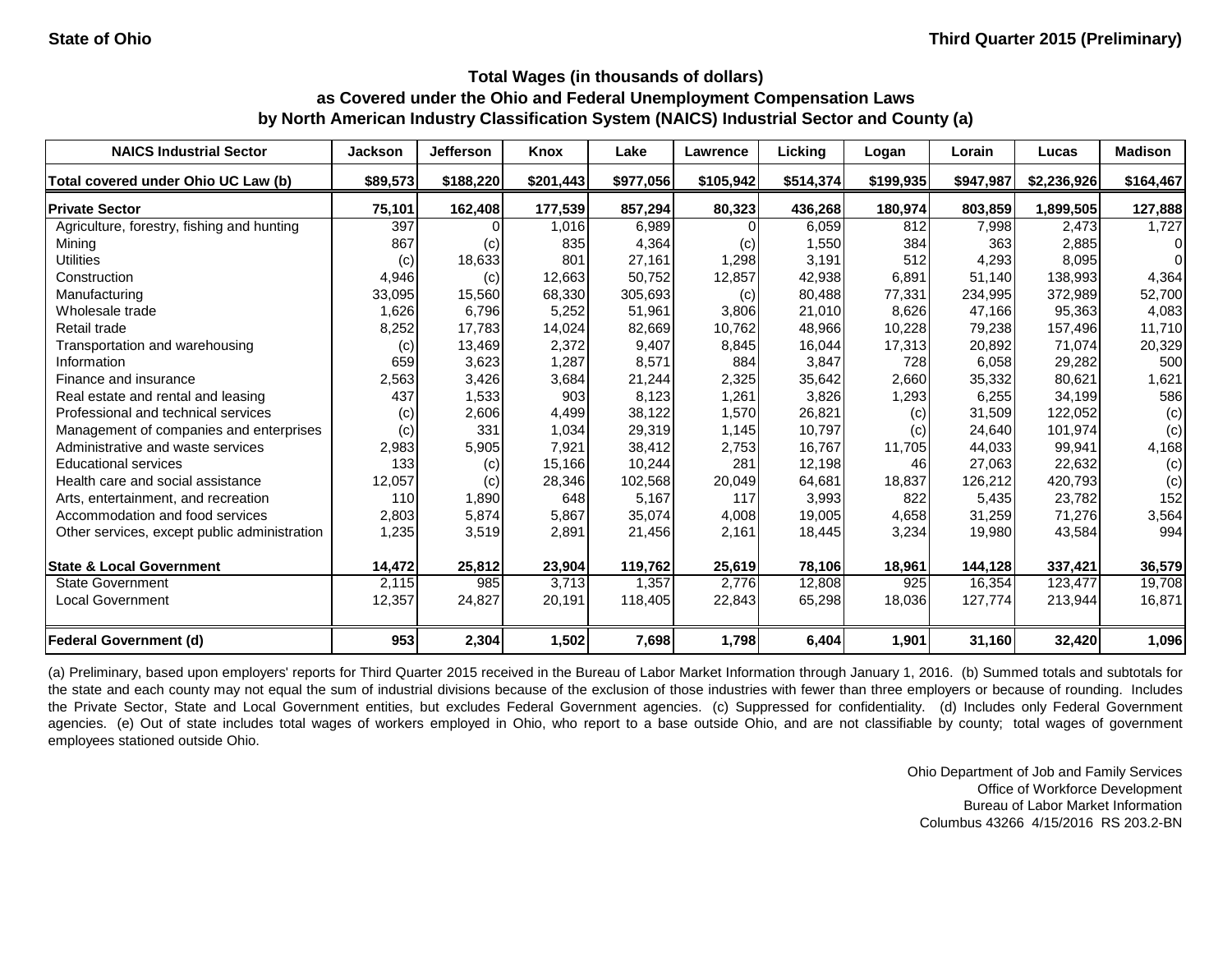| <b>NAICS Industrial Sector</b>               | <b>Mahoning</b> | <b>Marion</b> | <b>Medina</b> | <b>Meigs</b> | <b>Mercer</b> | Miami     | <b>Monroe</b> | Montgomery  | <b>Morgan</b> | <b>Morrow</b> |
|----------------------------------------------|-----------------|---------------|---------------|--------------|---------------|-----------|---------------|-------------|---------------|---------------|
| Total covered under Ohio UC Law (b)          | \$874,737       | \$224,749     | \$576,761     | \$25,470     | \$177,346     | \$382,484 | \$21,326      | \$2,637,889 | \$21,385      | \$54,274      |
| <b>Private Sector</b>                        | 742,892         | 186,175       | 510,158       | 16,673       | 153,919       | 337,272   | 15,993        | 2,333,008   | 16,445        | 40,279        |
| Agriculture, forestry, fishing and hunting   | 1,417           | (c)           | 1,057         | 204          | (c)           | (c)       | 146           | 1,732       | (c)           | 267           |
| Mining                                       | 4,683           | (c)           | 162           | 823          | (c)           | (c)       | 1,825         | 407         | (c)           | 109           |
| <b>Utilities</b>                             | 7,033           | 1,874         | (c)           | (c)          | (c)           | (c)       | 767           | 10,758      | (c)           | (c)           |
| Construction                                 | 68,646          | 6,462         | 50,586        | 2,783        | 11,873        | 18,592    | 2,607         | 115,848     | 1,199         | 12,667        |
| Manufacturing                                | 100,144         | 66,112        | 112,080       | 1,189        | 71,818        | 128,700   | 93            | 336,799     | 6,213         | 11,137        |
| Wholesale trade                              | 55,389          | 8,634         | 43,286        | 319          | (c)           | (c)       | 1,447         | 127,759     | (c)           | 1,259         |
| Retail trade                                 | 78,674          | 18,091        | 57,431        | 3,325        | 12,691        | 32,878    | 1,682         | 156,696     | 1,431         | 3,566         |
| Transportation and warehousing               | 32,083          | 6,821         | (c)           | (c)          | 11,922        | 18,754    | 2,405         | 95,631      | 21            | (c)           |
| Information                                  | 12,852          | 6,145         | 4,015         | (c)          | 1,393         | 745       | (c)           | 114,567     | 213           | 157           |
| Finance and insurance                        | 25,832          | 3,836         | 13,907        | 994          | 7,161         | 8,608     | 1,286         | 161,649     | 551           | 665           |
| Real estate and rental and leasing           | 7,980           | 2,656         | 6,088         | 149          | 606           | 2,160     | 190           | 31,635      | 14            | 382           |
| Professional and technical services          | 35,638          | 2,645         | 25,281        | (c)          | (c)           | (c)       | (c)           | 194,999     | 352           | (c)           |
| Management of companies and enterprises      | 15,806          | 1,423         | 52,138        | (c)          | (c)           | (c)       |               | 71,933      |               | (c)           |
| Administrative and waste services            | 60,214          | 7,159         | 19,684        | 553          | 1,927         | 13,529    | 421           | 110,595     | 264           | 747           |
| <b>Educational services</b>                  | 5,157           | 346           | 2,630         | (c)          | (c)           | 1,312     | (c)           | 65,327      |               | (c)           |
| Health care and social assistance            | 171,981         | 41,921        | 53,757        | (c)          | (c)           | 38,369    | (c)           | 580,858     | 2,248         | (c)           |
| Arts, entertainment, and recreation          | 6,696           | 451           | 4,340         |              | 348           | 1,084     | 58            | 14,781      | (c)           | 356           |
| Accommodation and food services              | 35,696          | 6,702         | 21,514        | 1,350        | 3,679         | 13,825    | 521           | 88,080      | (c)           | 1,345         |
| Other services, except public administration | 16,969          | 3,594         | 10,650        | (c)          | 3,235         | 7,762     | 680           | 52,952      | 130           | 649           |
| <b>State &amp; Local Government</b>          | 131,845         | 38,574        | 66,603        | 8,797        | 23,427        | 45,212    | 5,333         | 304,881     | 4,940         | 13,995        |
| <b>State Government</b>                      | 38,241          | 10,035        | 1,530         | 435          | 1,783         | 1,781     | 466           | 22,634      | 702           | 1,005         |
| <b>Local Government</b>                      | 93,604          | 28,539        | 65,073        | 8,362        | 21,644        | 43,431    | 4,867         | 282,247     | 4,238         | 12,990        |
| <b>Federal Government (d)</b>                | 20,426          | 1,633         | 5,179         | 740          | 1,289         | 2,696     | 561           | 79,247      | 468           | 576           |

(a) Preliminary, based upon employers' reports for Third Quarter 2015 received in the Bureau of Labor Market Information through January 1, 2016. (b) Summed totals and subtotals for the state and each county may not equal the sum of industrial divisions because of the exclusion of those industries with fewer than three employers or because of rounding. Includes the Private Sector, State and Local Government entities, but excludes Federal Government agencies. (c) Suppressed for confidentiality. (d) Includes only Federal Government agencies. (e) Out of state includes total wages of workers employed in Ohio, who report to a base outside Ohio, and are not classifiable by county; total wages of government employees stationed outside Ohio.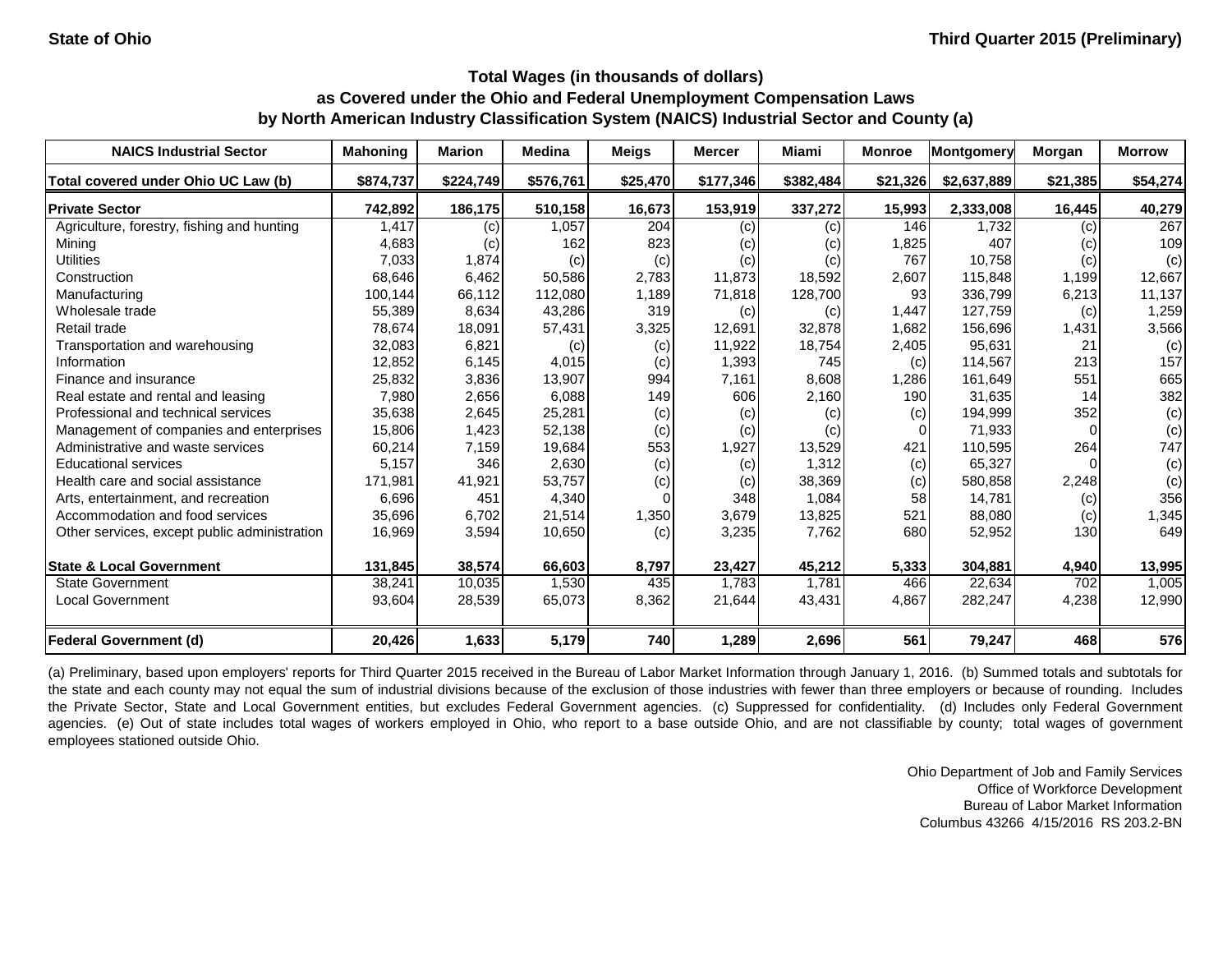| <b>NAICS Industrial Sector</b>               | <b>Muskingum</b> | <b>Noble</b> | <b>Ottawa</b> | Paulding | <b>Perry</b> | Pickaway  | <b>Pike</b> | Portage   | <b>Preble</b> | Putnam         |
|----------------------------------------------|------------------|--------------|---------------|----------|--------------|-----------|-------------|-----------|---------------|----------------|
| Total covered under Ohio UC Law (b)          | \$298,879        | \$30,180     | \$137,273     | \$38,650 | \$44,758     | \$138,956 | \$105,757   | \$551,771 | \$86,051      | \$101,822      |
| <b>Private Sector</b>                        | 252,991          | 19,579       | 117,244       | 30,298   | 31,774       | 95,124    | 93,752      | 423,203   | 71,369        | 89,483         |
| Agriculture, forestry, fishing and hunting   | 129              |              | (c)           | 4,723    | 168          | (c)       | (c)         | 1,085     | (c)           | (c)            |
| Mining                                       | 11,169           | 3,572        | (c)           | 203      | 1,950        | (C)       | (c)         | 4,410     | (c)           | (c)            |
| <b>Utilities</b>                             | 4,221            | 58           | (c)           | (c)      | 590          | (c)       | (c)         | (c)       | (c)           | (c)            |
| Construction                                 | 10,703           | 2,252        | 6,199         | 1,081    | 2,266        | 8,663     | 10,187      | 26,883    | 3,220         | 9,727          |
| Manufacturing                                | 34,398           | 2,575        | 27,747        | 13,584   | 7,671        | 31,742    | 7,261       | 134,207   | 36,311        | 43,289         |
| Wholesale trade                              | 9,968            | 955          | (c)           | 1,476    | 1,674        | (c)       | (c)         | 46,263    | 2,936         | 5,203          |
| Retail trade                                 | 30,642           | 1,594        | 10,999        | 2,106    | 3,696        | 9,302     | 5,900       | 40,700    | 7,764         | 6,212          |
| Transportation and warehousing               | 16,992           | 2,338        | 3,706         | (c)      | 465          | 6,032     | 1,772       | (c)       | (c)           | (c)            |
| Information                                  | 5,212            | 116          | 697           | 120      | 227          | 706       | 313         | 5,022     | 232           | 663            |
| Finance and insurance                        | 9,128            | 1,481        | 3,170         | 951      | 1,312        | 2,766     | 1,931       | 9,946     | 1,727         | 3,336          |
| Real estate and rental and leasing           | 1,795            | 22           | 1,059         | 110      | 57           | 522       | 244         | 5,959     | 420           | 220            |
| Professional and technical services          | 6,480            | 1,160        | (c)           | 721      | 806          | (c)       | (c)         | 19,052    | (c)           | 1,771          |
| Management of companies and enterprises      | 1,713            | (c)          | (c)           |          | 272          | (c)       | (c)         | 15,186    | (c)           | $\overline{0}$ |
| Administrative and waste services            | 8,538            | (c)          | 1,843         | 424      | 2,282        | 4,653     | 39,960      | 15,079    | 2,133         | 3,075          |
| <b>Educational services</b>                  | (c)              |              | 217           | (c)      | (c)          | (c)       | 97          | 4,899     | (c)           | 430            |
| Health care and social assistance            | (c)              | 1,751        | 13,286        | (c)      | (c)          | (c)       | 11,967      | 46,142    | (c)           | 6,729          |
| Arts, entertainment, and recreation          | 1,823            | (c)          | 5,926         | (c)      | 114          | 590       | (c)         | 3,679     | 94            | 537            |
| Accommodation and food services              | 12,097           | (c)          | 14,321        | (c)      | 1,203        | 4,790     | (c)         | 19,803    | 3,133         | 2,006          |
| Other services, except public administration | 7,075            | 334          | 2,621         | 484      | 660          | 1,157     | 1,133       | 9,999     | 1,651         | 1,627          |
| <b>State &amp; Local Government</b>          | 45,888           | 10,601       | 20,029        | 8,352    | 12,984       | 43,832    | 12,005      | 128,568   | 14,682        | 12,339         |
| <b>State Government</b>                      | 4,046            | 6,594        | 2,168         | 377      | 543          | 20,030    | 978         | (c)       | 882           | 531            |
| <b>Local Government</b>                      | 41,842           | 4,007        | 17,861        | 7,975    | 12,441       | 23,802    | 11,027      | (c)       | 13,800        | 11,808         |
| <b>Federal Government (d)</b>                | 3,212            | 250          | 2,384         | 568      | 735          | 1,241     | 1,139       | 5,074     | 855           | 851            |

(a) Preliminary, based upon employers' reports for Third Quarter 2015 received in the Bureau of Labor Market Information through January 1, 2016. (b) Summed totals and subtotals for the state and each county may not equal the sum of industrial divisions because of the exclusion of those industries with fewer than three employers or because of rounding. Includes the Private Sector, State and Local Government entities, but excludes Federal Government agencies. (c) Suppressed for confidentiality. (d) Includes only Federal Government agencies. (e) Out of state includes total wages of workers employed in Ohio, who report to a base outside Ohio, and are not classifiable by county; total wages of government employees stationed outside Ohio.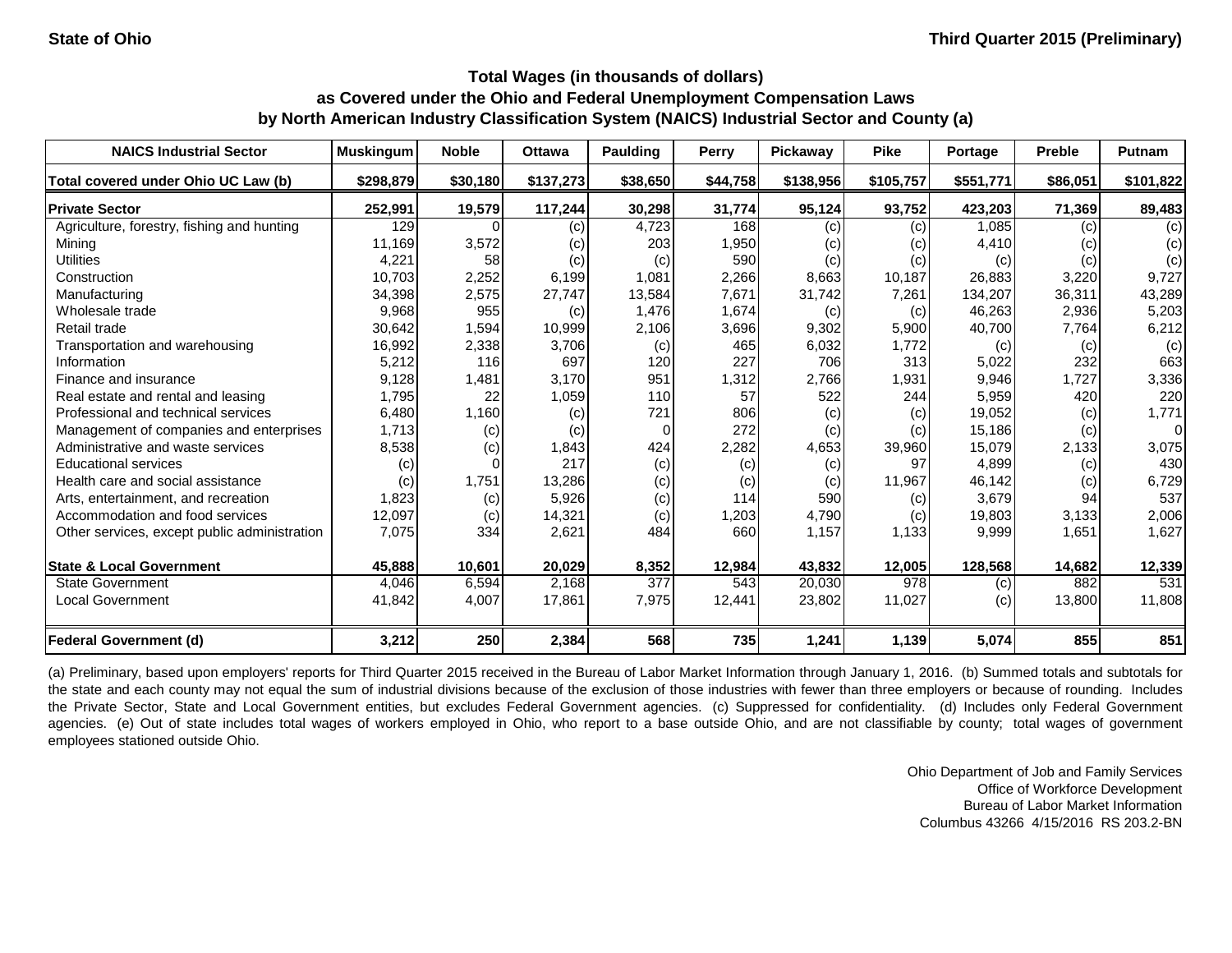| <b>NAICS Industrial Sector</b>               | <b>Richland</b> | <b>Ross</b> | <b>Sandusky</b> | <b>Scioto</b> | <b>Seneca</b> | <b>Shelby</b> | <b>Stark</b> | <b>Summit</b> | <b>Trumbull</b> | <b>Tuscarawas</b> |
|----------------------------------------------|-----------------|-------------|-----------------|---------------|---------------|---------------|--------------|---------------|-----------------|-------------------|
| Total covered under Ohio UC Law (b)          | \$438,049       | \$268,430   | \$243,823       | \$202,346     | \$160,852     | \$317,139     | \$1,514,261  | \$2,980,816   | \$659,688       | \$334,031         |
| <b>Private Sector</b>                        | 367,387         | 214,746     | 214,973         | 155,113       | 137,707       | 291,878       | 1,334,523    | 2,670,615     | 571,218         | 290,705           |
| Agriculture, forestry, fishing and hunting   | (c)             | 456         | (c)             | (c)           | 668           | 859           | 3,209        | 265           | 746             | 953               |
| Mining                                       | (c)             | 255         | (c)             | (c)           | 1,679         |               | 13,804       | 1,031         | 1,258           | 17,924            |
| <b>Utilities</b>                             | (c)             | 3,235       | 948             | 1,496         | 1,673         | (c)           | 12,135       | 20,431        | (c)             | 1,403             |
| Construction                                 | 26,056          | 7,477       | 13,389          | 6,286         | 11,354        | 23,533        | 95,280       | 141,172       | 29,046          | 22,312            |
| Manufacturing                                | 110,095         | 70,810      | 107,340         | 16,200        | 47,301        | 166,466       | 338,342      | 394,678       | 193,433         | 87,961            |
| Wholesale trade                              | 20,023          | 5,689       | 6,590           | 3,278         | 7,979         | 19,657        | 74,205       | 201,916       | (c)             | 18,005            |
| Retail trade                                 | 41,002          | 24,086      | 16,944          | 19,499        | 14,665        | 11,850        | 119,680      | 227,923       | 64,888          | 27,407            |
| Transportation and warehousing               | (c)             | 9,149       | 7,630           | 3,899         | 6,733         | (c)           | 35,078       | 93,059        | 33,290          | 9,512             |
| Information                                  | 8,535           | 3,579       | 1,315           | 1,825         | 1,320         | 1,299         | 15,993       | 53,536        | 4,197           | 2,571             |
| Finance and insurance                        | 12,514          | 5,181       | 5,625           | 5,984         | 4,689         | 4,374         | 66,075       | 146,922       | 15,015          | 6,676             |
| Real estate and rental and leasing           | 2,481           | 1,008       | 3,242           | 1,565         | 416           | 837           | 15,243       | 27,277        | 7,486           | 3,234             |
| Professional and technical services          | 9,817           | 2,154       | 3,040           | 6,262         | 2,616         | (c)           | 62,794       | 208,688       | 12,039          | 9,862             |
| Management of companies and enterprises      | 1,212           | 3,232       | 3,842           | 1,200         | 727           | (c)           | 18,390       | 317,418       | 10,695          | 1,036             |
| Administrative and waste services            | 23,829          | 5,155       | 6,138           | 5,168         | 2,962         | 10,770        | 57,187       | 124,704       | 30,054          | 13,487            |
| <b>Educational services</b>                  | 2,275           | 569         | (c)             | 846           | 8,581         | 675           | 20,480       | 28,278        | 4,036           | 635               |
| Health care and social assistance            | 69,299          | 58,969      | (c)             | 69,558        | 15,528        | 20,344        | 281,779      | 512,102       | 99,754          | 45,079            |
| Arts, entertainment, and recreation          | 1,884           | 989         | 1,401           | 151           | 408           | 219           | 9,661        | 24,931        | 3,298           | 3,012             |
| Accommodation and food services              | 15,821          | 9,834       | 6,167           | 8,422         | 5,528         | 4,296         | 60,933       | 84,050        | 22,262          | 12,712            |
| Other services, except public administration | 7,572           | 2,920       | 4,119           | 3,292         | 2,880         | 3,665         | 34,255       | 62,231        | 12,611          | 6,924             |
| <b>State &amp; Local Government</b>          | 70,662          | 53,684      | 28,850          | 47,233        | 23,145        | 25,261        | 179,738      | 310,201       | 88,470          | 43,326            |
| <b>State Government</b>                      | 20,716          | 22,784      | 1,427           | 18,797        | 3,452         | 3,341         | 16,857       | 64,027        | 12,205          | 5,755             |
| <b>Local Government</b>                      | 49,946          | 30,900      | 27,423          | 28,436        | 19,693        | 21,920        | 162,881      | 246,174       | 76,265          | 37,571            |
| <b>Federal Government (d)</b>                | 10,365          | 27,574      | 1,555           | 2,386         | 1,625         | 975           | 15,467       | 30,172        | 7,456           | 3,648             |

(a) Preliminary, based upon employers' reports for Third Quarter 2015 received in the Bureau of Labor Market Information through January 1, 2016. (b) Summed totals and subtotals for the state and each county may not equal the sum of industrial divisions because of the exclusion of those industries with fewer than three employers or because of rounding. Includes the Private Sector, State and Local Government entities, but excludes Federal Government agencies. (c) Suppressed for confidentiality. (d) Includes only Federal Government agencies. (e) Out of state includes total wages of workers employed in Ohio, who report to a base outside Ohio, and are not classifiable by county; total wages of government employees stationed outside Ohio.